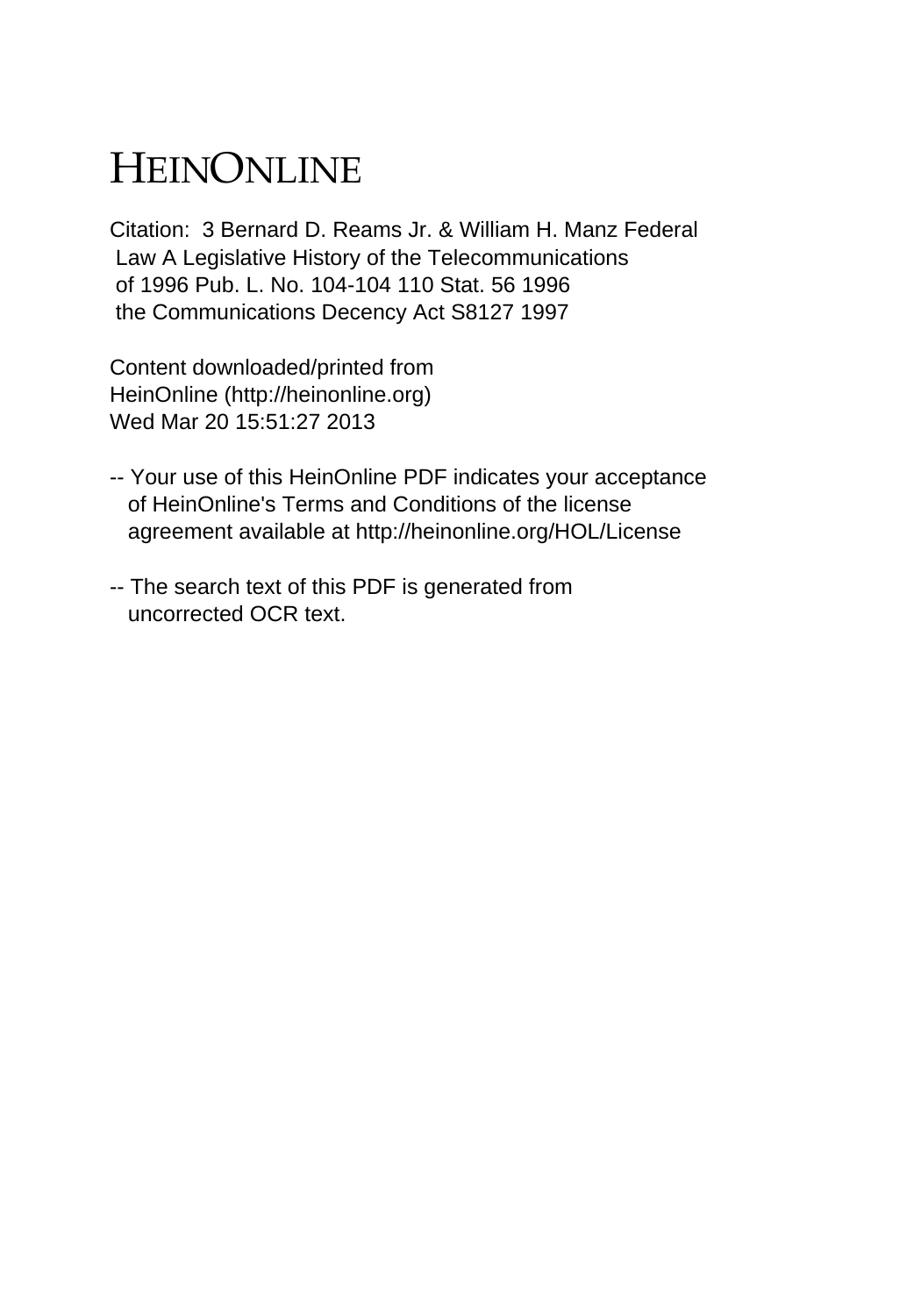

# **\*** ongrtssional Rcord

**United State** 

*4rUICs* **PROCEEDINGS AND DEBATES OF** *T'HiE1 <sup>0</sup> <sup>4</sup>***CONGRESS, FIRST SESSION**

**VoL 141 WASHINGTON, MONDAY, JUNE 12, 1995** *No. 93*

## *House of Representatives*

The House was not in session today. Its next meeting will **be held** on Tuesday, June **13.1996, at 10:30 am.**



**MONDAY, JUNE 12, 1995**

*(Legiolatie day of M'onday, JuneS. 1995)*

The Senate met at 12 noon, on the expiration of the recess, and **was** called to order **by** the President pro tempore (Mr. **THmMOND).**

### **PRAYER**

The Chaplain, Dr. Lloyd John Ogilvie, offred the following prayer:<br>Almighty God, Lord of all life, we praise You for the detancements in<br>computerised communications that we endpoint in our time. Sadly, however,<br>there are t scene, indecent, and destructive por-<br>nography. Virtual but virtueless reality is projected in the most twisted, side, missue of sexuality. Violent polyonic ple with sexual pathology are able to stalk and harass the innocent. Cyber solicitation of teenagers reveals the dark aide of online victi

Lord, we are profoundly concerned about the impact of this on our children. We have learned from careful<br>study how children can become ad-<br>dicted to pornography at an early age.<br>Their understanding and appreciation **of** Your **gift** of sexuality can be deni- grated and eventually debilitated. Por- nography disallowed In print and the mail **is** now readily available to young nography disallowed in print and the<br>mail is now readily available to young ohildren who learn how to use the com-<br>puter. Oh God, help us care for our children.

Oh God. help us care for our children.<br>Give us wisdom to create regulations<br>that will protect the innocent. In times<br>past. You have used the Senate to deal<br>with problems of air and water pollution, and the misuse of our natural resources. Lord. give us courage to bal-

**ance** our reverence for freedom of speech with responsibility for what is<br>said and depicted.<br>Now, guide the Senators as they con-

**said** and depicted. Now, guide the Senators as they con- sider ways of controlling the pollution of computer communications and how to preserve one of our greatest re- sources: the minds of our children and the future moral strength of our Na**tion.** Amen.

## **RECOGNITION OF** THE **ACTING MAJORITY** LEADER

The PRESIDENT pro tempore. **The** acting majority leader **Is** recognized.

Mr. **INHOFE.** Mr. President, for the information of my colleagues, there will be a period for morning business until the hour of **1** p.m. today. Follow-**ing** morning business, the Senate will resume consideration of **S. 652.** the telecommunications bill. Pending **is** the Thurmond second-degree amend-<br>ment to the Dorgan amendment re-<br>garding the Department of Justice.<br>Senators should therefore expect rollcall votes. However, there will be none prior to **5** p.m. today.

### RESERVATION **OF** LEADER TIME

The PRESIDING OFFICER (Mr. **KYL).** Under the previous order, the leadership time is reserved.

## MORNING BUSINESS

The PRESIDING OFFICER. Under the previous order, there will now be **a**

period for the transaction of morning business not to extend **beyond** the hour of **1** p.m., with Senators permitted **to** speak therein for not to **exceed 5** minutes. Mr. INHOFE. Mr. President. **I** request

**<sup>5</sup>**minutes in morning business. The PRESIDING **OFFICER,** The Sen- ator from Oklahoma **is** recognized.

**THE TELECOMMUNICATIONS BIL Mr. INHOFE. Mr.** President, **I** would like to use this time to **rise** in **support** of the telecommunications bill, the **bill** we have talked about last week and will continue on this week; hopefully to finish the bill early this week. I know we have talked about it a great deal. Last year there was considerable deal. Last year there was considerable<br>discussion.<br>It seems to me it comes along at a

time when it is responding to what the American people said in 1994, and that is we ought to move away, have less<br>Government, less regulation, and let the marketplace function. That is what this bill is designed to do. It seeks to remove some artificial governmental regulations, regulations that **go** beyond **simply** providing for fair competition. **I** think we want to move in that direction.

Times have changed a great deal. **As** some of my experience back with the Rural Electric Association showed, seeking to bring electricity to areas where there was relatively low density and where there were few people living, no one in the competitive business was really interested in serving those **areas**

\* This "bullet" symbol identifies statements or insertions which are not spoken by a Member of the Senate on the floor.

**Selz**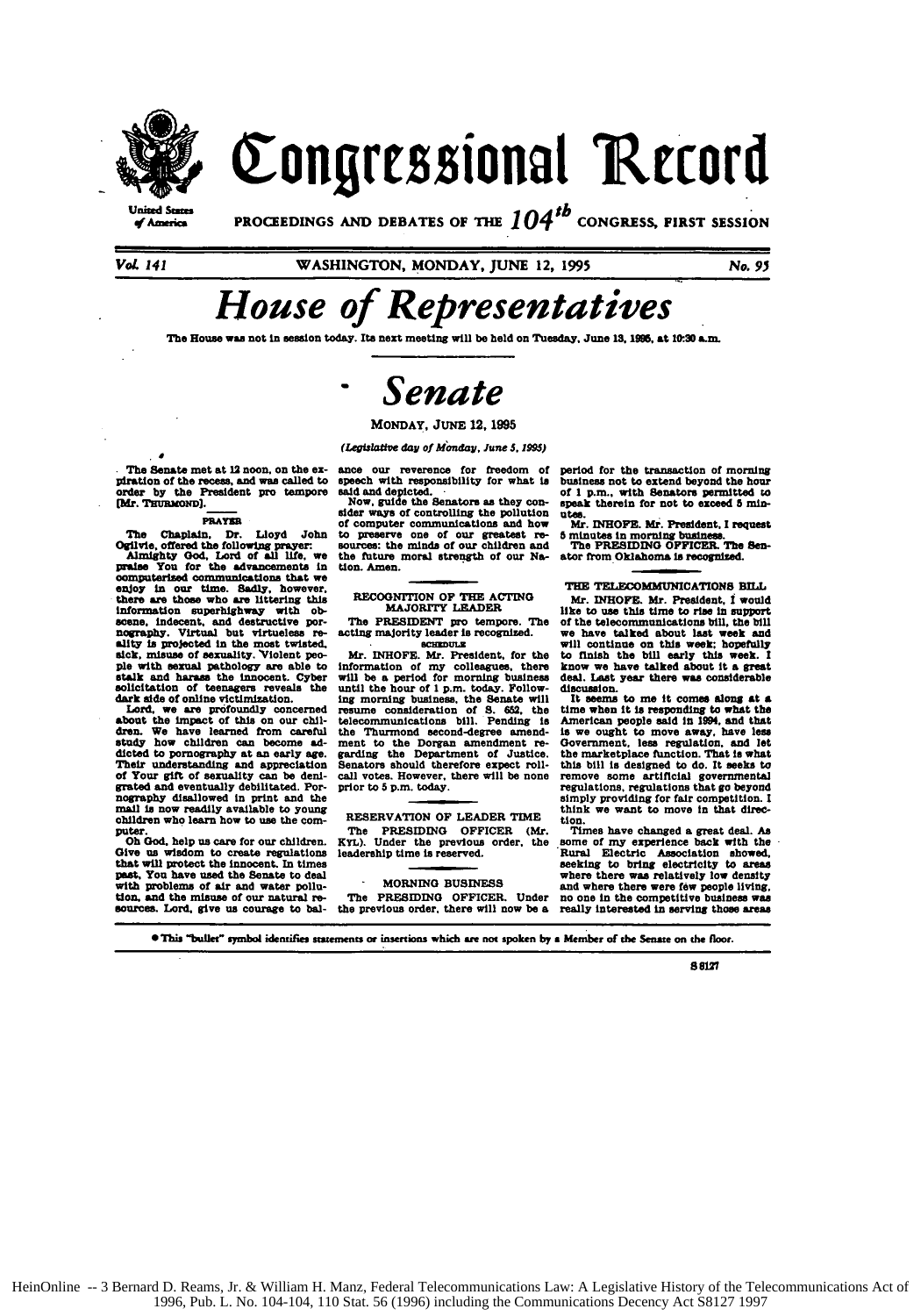thast were Y07 **low** in **revenue. Hence.** the cooperative effort of the rural **eleo**trice.

**I** think cooperation **is** neceesary and will **be** here in the area of univeral coverage. We need to provide with cer-tainty **that there** will **be** telephone communications, and that is part of this bill. At the same time, we need to open it to full access in competition. **So** many things are happening, so many things **are** changing, so many things that will bring to a State like mine the opportunity to have **all** kinds **of** communications. indeed to conduct the kinds of businesses In Wyoming that you could not conduct without entry to **an** information network, with-out the kinds of things that will be provided here.<br>This bill is designed to remove

strictions on competition. I think that is what it should be **all** about. It is designed to create opportunities for In-vestment and growth, not only in the communications system in this **country** but certainly global communications.

**I** do not want to take a great deal of time but **I** do rise in support of that concept. **I** think this bill does the things it is designed to do. **I** know there **are** differences of view. That is as it should **be.** There **are** great debates in this place. They are designed to show there is more than one alternative, otherwise **there** would not be a great debate. I am one who thinks, **If** we can set forth here the conditions that ought to be met In the case **of** local telephones before they expand, and long distance into the **local,** that is the way we ought to do it, and keep the substantive judgments of the Department of Justice at **a** minimum. The auwhen there are unfair trade practices.<br>That is as it should be.

That **Is as It** should **be.** So the result we look for. of course. **Is** lower prices. We look for expanded options. We look for **1.5** to **3** million high-technology **jobs** that will be developed, and more exports. So this is **a**

I look forward to supporting the bill. **I** look forward to the Senate complet-ing its work this week so we can move

on. then. to some of the other features.<br>Mr. President. **I** yield the floor.<br>The PRESIDING OFFICER. The Sen-<br>tor from South Dakota.

THE **TELECOMMUNICATIONS COM-PETITION AND DEREGULATION ACT**

Mr. PRESSLER. Mr. President, we will be back on the telecommuni-cations **bill** at **1** o'clock. **I** urge Senstore to bring their amendments to the floor so we **can** begin to see **if** we **can** work them out. We **are** determined to press forward on the telecommunications **bill** this afternoon, and we will **be** starting at **1** o'clock. We Invite speeches **by** Members as well as amendments.

This Is **a** vast bill that will affect every household in the United States.

It also affects about one-third of our a fraction of ours-we felt it would tip<br>conomy. We have been on this bill for the table so that jobs in this country<br>2 days and we will be going back to it would move south to Merico. economy. We have *been* on this bill **for the** table so that **jobs** in this country 2 **days and** we will be going back to It would move south to Mexico. The jobs at 1 o'clock. We invite amendments to would move south because big pro<br>be offered from that time onward. era, big corporations want to prod

Mr. DORGAN. Mr. President, this **A** new study has just been released by<br>corning I was going through some Robert Scott of the Center for Intermorning I was going through some mail in my office and I received a let**ter** from *a* young woman In Fargo, **ND.** search at the University of Maryland. **<sup>I</sup>**shall not use her name because **I** have Robert Scott used to work for the on a sked her if it is appropriate to use Joint Economic Committee here in the Indian not use here in the space Joint Economic Committee here in the her name. But ahe is a voung woman Congress, of which I was a member. Her who described **a** whole series **of trou- did** some analysis and some work while **bles.** She was left with two children as on that committee with respect to a single parent, no training, not many **NAFTA** and has now completed an skills, and jobless. She described her evaluation of **NAPrA** with respect to Journey through the social services the **job** impact **in** the United States. system to try to find **a** way to get **I** want to commend to the attention same, and yourselves the social services the job impact in the United States.<br>system to try to find a way to get I want to commend to the attention<br>trained and get a job. The letter is an of the Senate this study by Mr. Sc inspiring letter from someone who is It is interesting, thoughtful, and I<br>now working full time—thanks, she think it is the only study I have seen<br>says, to the training programs, thanks that really looks at this in an appr for whom a job is a way out, a job is a person transshipments between the two countries. In other words, if *Mexico* receives  $\alpha$  is a tries. In other words, if *Mexico* receives we to take care of her children. A job is way to take care of her children. A job is for her, substantial self-worth and

and jobs are until you read a letter United States instead, those computers that jobs are until you read a letter United States instead, those computers and so that who did not are not really Mexican exports and someone li

cause **Jobs** are very Important to the simply transport it to Mexico, then It American people, **and** we have **10** mil- should not be considered an export frequences for the section of the section people out there—give or take a and cannot find one. We do not have have a **job** impact of **any** significant enough jobs. We do not have enough nature between our two countries. good jobs. We do not have have a job impact of any significant<br>enough jobs. We do not have enough nature between our two countries.<br>good jobs that pay good wages in our So, Mr. Scott takes out the trans-<br>country.

bated in the **U.S.** Senate what is called NAFTA, which many people will remember, the North American Free-NAFTA, which many people will re- country. The question is, What has member, the North American Free- happened as a result of the United Trade Agreement. The contention was. States-Mexico trade agreement as a re**if the contention was.** States-Mexico trade agreement as a re-<br>if we would link our economy to Mexi- sult of NAFTA?<br> $\alpha$ <sup>2</sup> seconomy-sult Canada's too, but. Let me show you two charts. First, co's economy-and Canada's, too, but especially NAFTA was about Mexicoespecially NAFTA was about Mexico- the United States-Mexico trade sur-<br>somehow we would have tremendous plus, again taking out transshipments. somehow we would have tremendous plus, again taking out transshipments,<br>new opportunities in our country, or so we had a very significant surplus in<br>we were told by the prophets of the Mexico. In 1992, it was \$5.7 billion. day. We were told that linking the American economy to the Mexican economy would produce a burst of new day. We were yould produce a burst of new \$5.6 billion. Last year it shrunk to economy would produce a burst of new \$5.8 billion. And, if the first 3 months of 10bs and new opportunity in our coun-this year are any indicat

the case. Some of us believed that if with Mexico.<br>you linked an economy like ours with Take a look at that and see which di-<br>an avernes wase of \$15 to \$17 ad hour to rection we are headed. Are those prophan average wage of \$15 to \$17 an hour to an economy like Mexico, which still an economy like Mexico, which still **ets** who predicted these wonderful pays in many areas 50 cents or \$1 an hour-in other words, linking our econbour-In other words, linking our econ- their chart and saying, **"Gee.** this is omy to an economy whose wage **base** is wonderful"? I do not think so. We went

**bers**, big corporations want to produce where it is cheap, and sell back into **I yield** the floor, where it is cheap, and **sell** back into The PRESIDING OFFICER. The SBn- our country.

stor from North Dakota.<br>Mr. President, I ask some to start keeping score on the ac-<br>unanimous consent to speak for 10 min-<br>unanimous consent to speak for 10 min-<br>unal results of NAFTA. But after 1 full utes in morning business.<br>The PRESIDING OFFICER. Without part of this year with NAFTA, I felt it<br>objection, it is so ordered.<br>the Senate and describe what has happen the Senate and describe what has happen

pened with the United States-Mexico NAFTA pencu with the chilose-meanor<br>N. Mr. President, this A new study has just been released by

mational Business Education and Research at the University of Maryland. Fourth Economic Commissee mass in Congress, of which I was a member. He<br>did some analysis and some work while

**IS.** for her. substantial self-worth and another nation-for example, computers computers but in the self from Asia-and does not use the<br>You forget. sometimes, how impor- computers but re-exporte them to the have a job and now does, thanks to a they should not be counted in our lot of help from a lot of people, but es- measurement. Or, if another nation pecially thanks to her determination. produces something and ships it to t pecially thanks to her determination. produces something and ships it to the **I**mention this letter about jobs be- United States but we do not use and simply transport it to Mexico, then it should not be considered an export from the United States to Mexico.<br>These kinds of transabipments do not

but you have been allowed to the shipments and takes a look at what is about a year and a half ago we de- produced in the United States versus produced in the United States versus<br>Mexico and what is consumed in each

this year are any indication--and al-<br>most all economists say it is we will try. most **all** economists say it Is-we will Some of us **did** not believe that to be have **a \$15** billion trade deficit this year the case. Some of us believed that **If** with Mexico.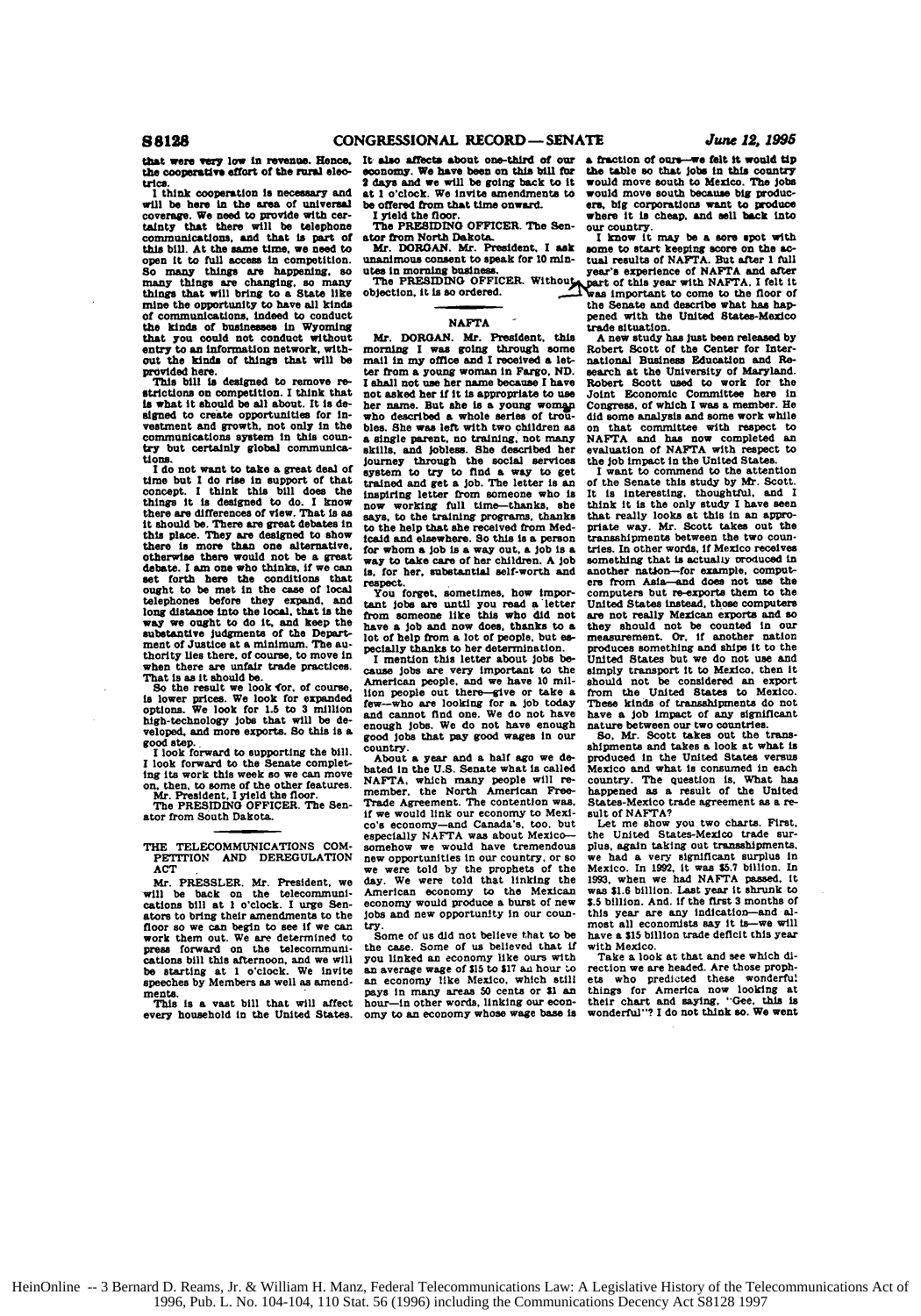Document No. 41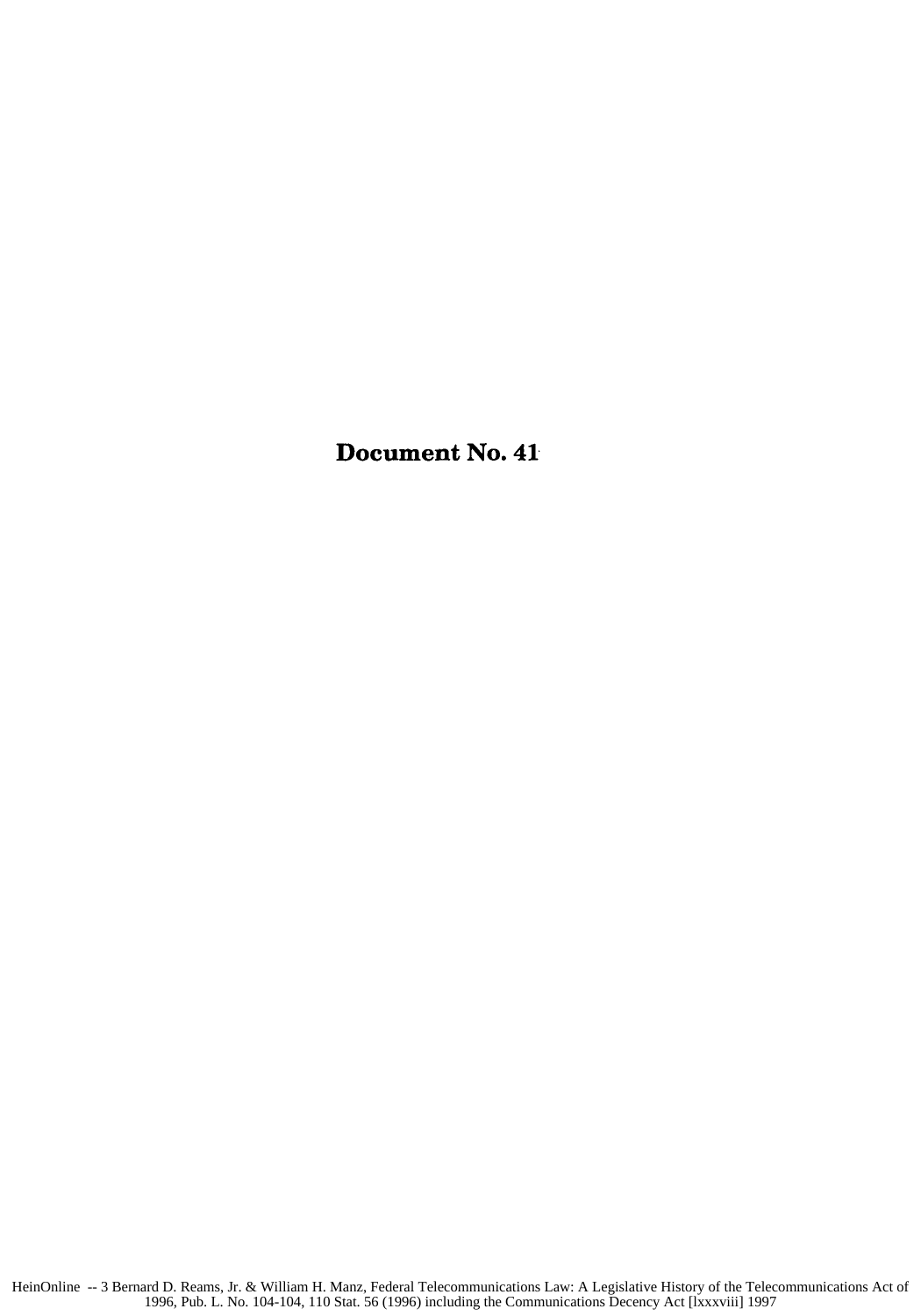HeinOnline -- 3 Bernard D. Reams, Jr. & William H. Manz, Federal Telecommunications Law: A Legislative History of the Telecommunications Act of 1996, Pub. L. No. 104-104, 110 Stat. 56 (1996) including the Communications Decency Act [lxxxix] 1997